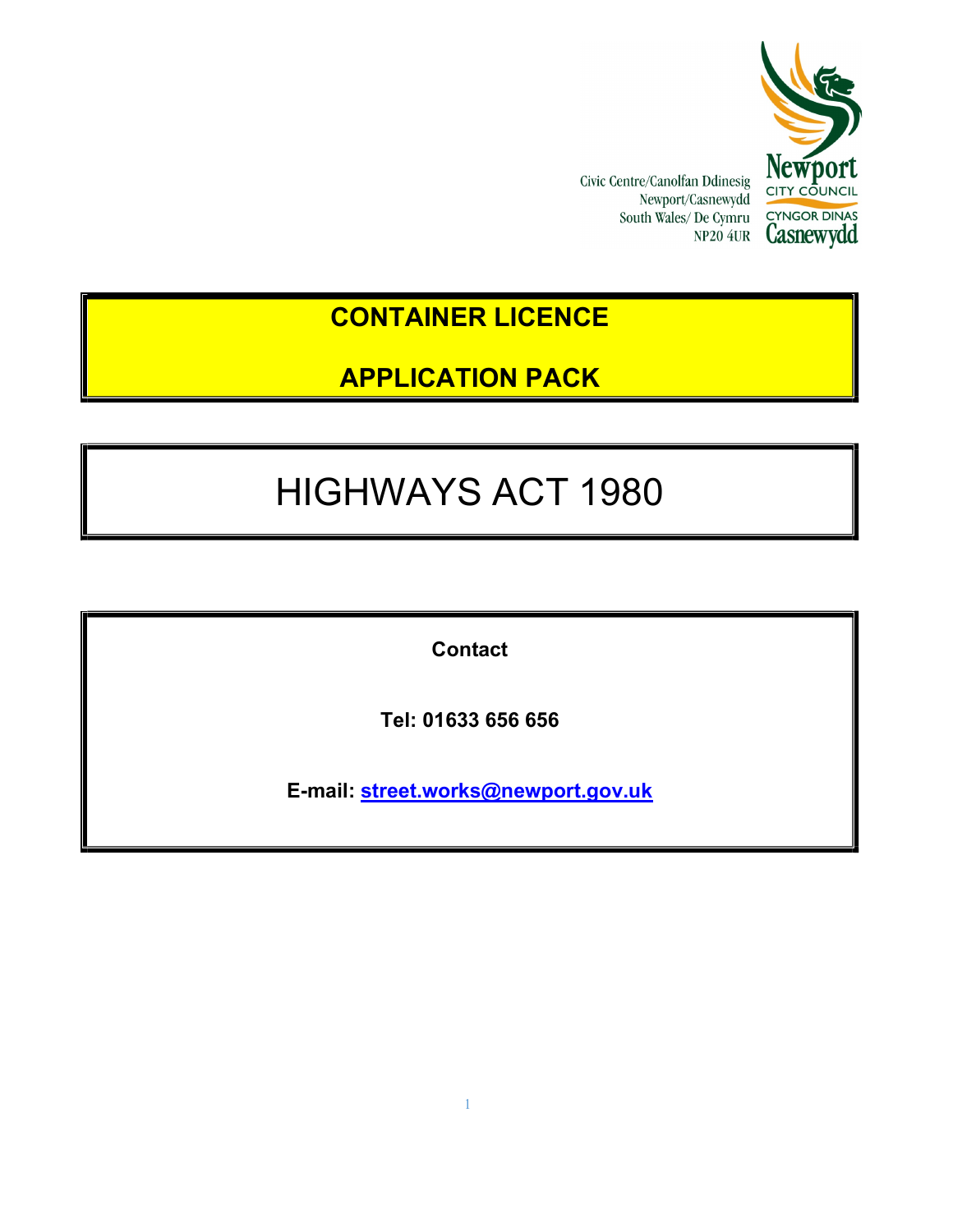## PLEASE NOTE THE FOLLOWING:

FAILURE TO OBSERVE THE RELEVANT SECTIONS OF THE HIGHWAYS ACT 1980 MAY RESULT IN PROSECUTION AND MAY BE LIABLE ON SUMMARY CONVICTION TO A FINE NOT EXCEEDING £5000 ON EACH COUNT.

FAILURE TO SUPPLY ALL THE REQUIRED INFORMATION WILL RESULT IN THE APPLICATION BEING RETURNED.

THE COUNCIL WILL NOT RETAIN ANY INFORMATION AND THE APPLICATION WILL NOT BE PROCESSED.

NO DEPOSIT OF ANY CONTAINER IN THE HIGHWAY IS TO BE UNDERTAKEN BEFORE A PERMISSION HAS BEEN GRANTED.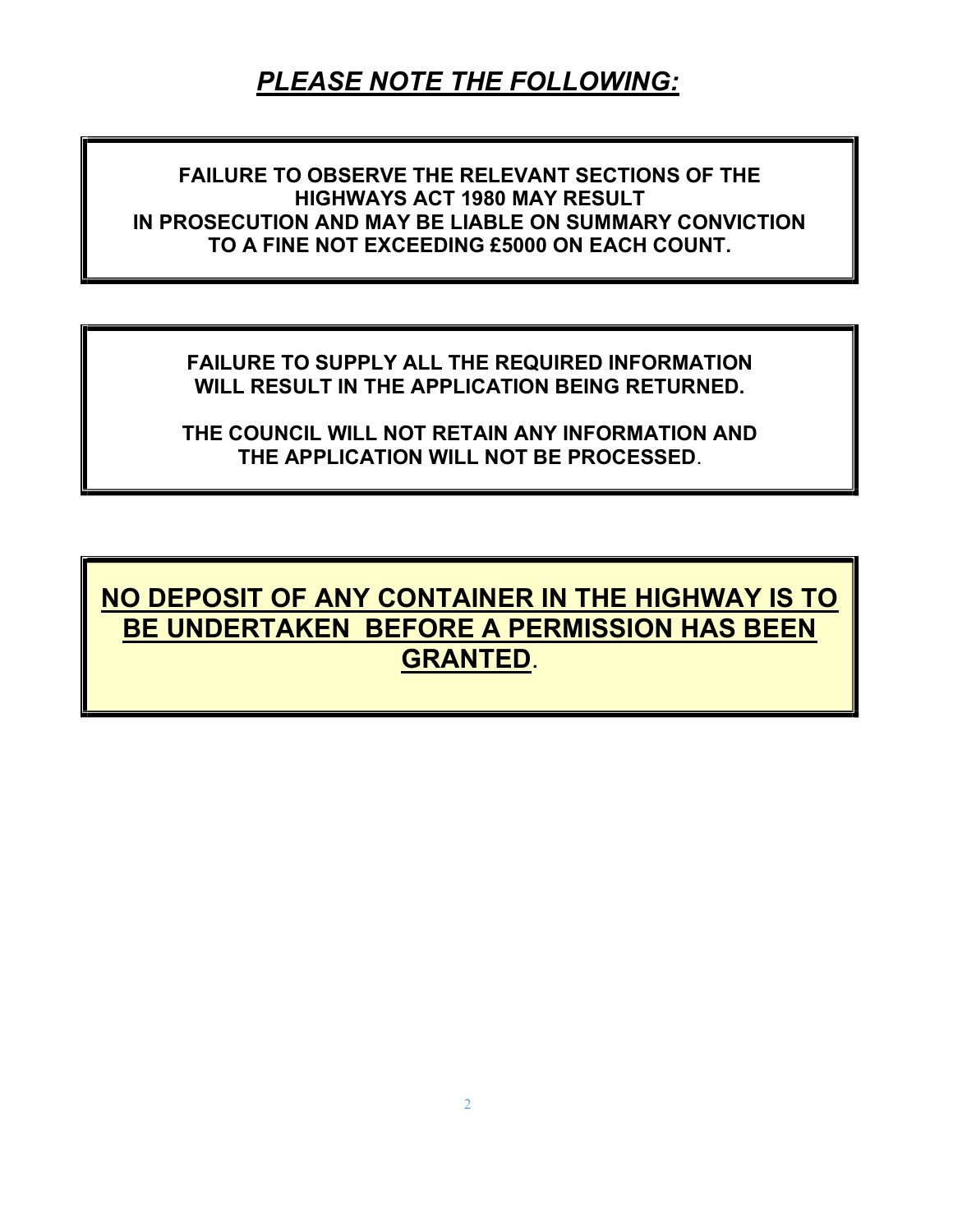## **CONTENTS**

- **Part 1** Introduction
- Part 2 **Procedure for Applicants**
- Part 3 Special Conditions to Place, Retain & Maintain
- Part 4 Charges
- Part 5 Application Form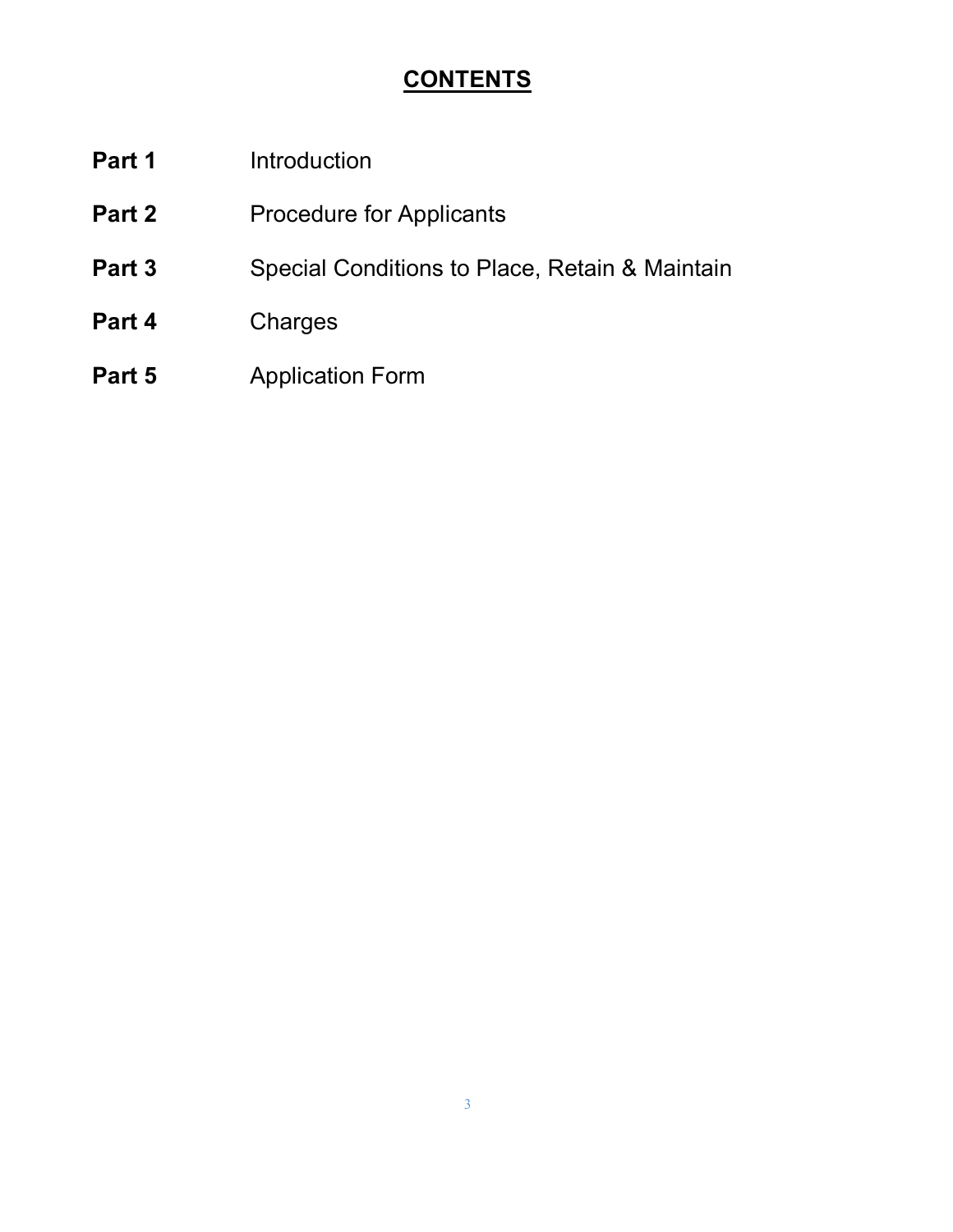#### Part 1 - INTRODUCTION

In order to place a Container on the highway permission for each location must be obtained from the Highway Authority. Permission will only be issued subject to your undertaking to observe and abide by the conditions listed below as well as any other conditions the Highway Authority may deem necessary. Such additional conditions will be contained within the License itself. Please be aware that should you fail to observe and abide by these conditions then the applicant may be liable to prosecution under the Highways Act 1980.

You should now read and familiarise yourself with the conditions listed below. These conditions will remain in place until either legislation or policy changes or both require their revision.

#### Part 2 - PROCEDURE FOR APPLICANTS

The attached Application form (CONTAINER\_FORM 1) must be completed by the Licensee and addressed to City Services, Street Works Team, Newport City Council, Civic Centre, South Wales, NP20 4UR or alternatively, emailed to street.works@newport.gov.uk

Once permission is given, the application will be confirmed via post or email with a reference number quoted at the top of the permission form (CONTAINER\_PERM 2).

Should the application not be successful, the Highway Authority will contact the Licensee by telephone to advise and/or arrange an alternative location for the skip to be placed in the highway.

#### Part 3 - SPECIAL CONDITIONS TO PLACE, RETAIN & MAINTAIN

#### STATUTORY PROVISIONS:

The Permission Holder shall ensure compliance with the relevant statutory provisions. The most important statutory provisions that apply are:

a) The Highways Act 1980: Sections 139, 140 and 171

(i) Section 139(4) If an owner fails to comply with any of the conditions subject to which permission was granted he shall, subject as mentioned therein, be guilty of an offence liable on summary conviction to a fine.

(ii) Section 139(10) Provides that nothing in the Section shall be taken as authorising the creation of a nuisance of or a danger to users of the highway or as imposing on a Highway Authority by whom a permission has been granted under the Section any liability for any injury, damage, or loss resulting from the presence on a highway of the skip to which the permission relates.

(iii) Section 140 Empowers the Highway Authority or a Police Officer to require the removal or repositioning or to remove or reposition a builders skip/ container deposited on the highway, even though it was deposited in accordance with the Highway Authority's permission, to recover from the licensee of the container the cost of such removal or repositioning, and to dispose of a container which is not collected by its owner. Failure to comply with a request to remove or reposition a skip under the Section may result in a fine.

(iv) Section 171 (1) A person may, with the consent of the highway authority for a street that is a highway maintainable at the public expense, temporarily deposit building materials, rubbish or other things in the street or make temporary excavation in it

- (b) The Road Traffic Regulation Act 1984: Sections 64 and 65
- (c) The Traffic Signs (Temporary Obstructions) regulations 1985 [S1 463]
- (d) The Builders' Skips (Markings) Regulations 1984 [1984/1988]
- (e) Control of Pollution (Amendment) Act 1989
- (f) Controlled Waste (Registration of Carriers & Seizure of Vehicles) Regulations 1991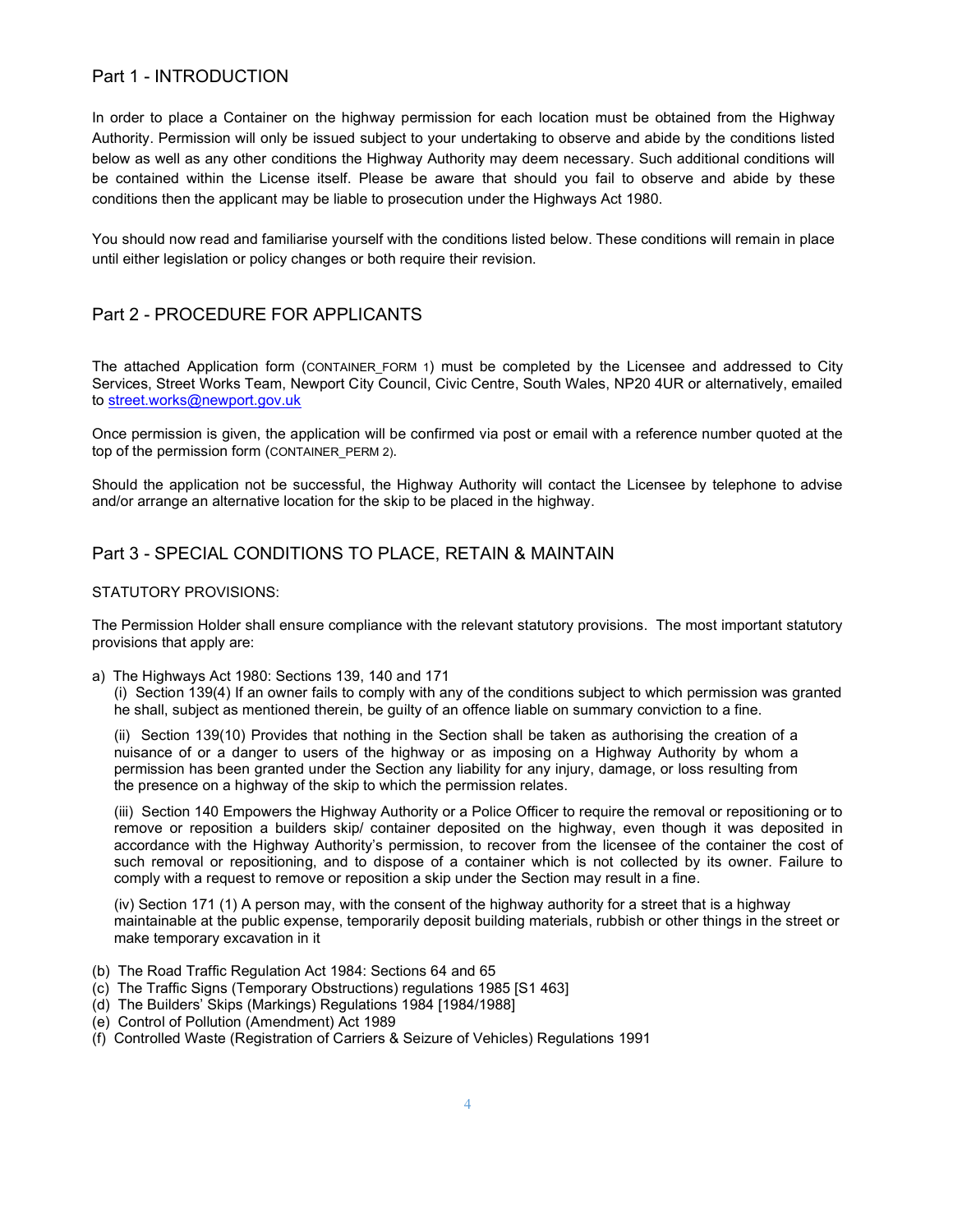#### **CONDITIONS**

- 1. No container, obstruction or projection (hereinafter called 'Container') may be erected placed or retained in, over or upon any highway in the adopted Public Highway without a valid license from the council.
- 2. Subject to section 171 of the Highways Act 1980, the container shall be sufficiently lighted at all times between sunset and sunrise and furthermore will be lamped and coned in accordance with the New Roads and Street Works Act 'code of practice'.
- 3. Each person to whom a license is granted shall fill in, level and compact any disturbed footway/carriageway/soft landscaped surface to its former condition and the council discharges its responsibility under the Highway Act (1980) in the event of any accident occurring as a result of the execution of the work, or through the failure of the surfaces, or the erection or removal of this container etc.
- 4. Any highway fabric taken up or any other structure belonging to the council is disturbed or damaged is to be replaced and made good by the Council at the cost of the licensee.
- 5. The license must be displayed, suitably protected, in a prominent position on the container.
- 6. Any person using any container for advertising otherwise than in accordance with the provisions of the Town and Country Planning (control of advertisements) Regulations 1984, or such other regulations as may be in force, is liable for every offence to a penalty not exceeding Four Hundred Pounds and to a further penalty not exceeding Twenty Pounds for every day during which such offence shall be continued after conviction, or such other penalty as the Regulations may impose.
- 7. Any person offending against the terms of this license or against the provisions of section 171 of the Highways Act 1980 shall be liable on a summary conviction to a fine not exceeding Four Hundred Pounds.
- 8. The licensee shall keep all Public Utility covers clear at all times and shall comply with any reasonable requirements of any statutory undertakers concerned for the protection of any apparatus belonging to or used or maintained by the undertakers or for securing access to such apparatus.
- 9. A license is required for each container.
- 10. All storm drains to be kept clear at all times and a drainage channel to be maintained at all times. The Public Highway around the site of the container shall be kept clean and tidy at all times.
- 11. If a container is to be placed within a Controlled Parking Zone (resident, business permit bays / meters / yellow lines etc) a separate permission must be obtained from parking services and any parking suspension fees paid to them.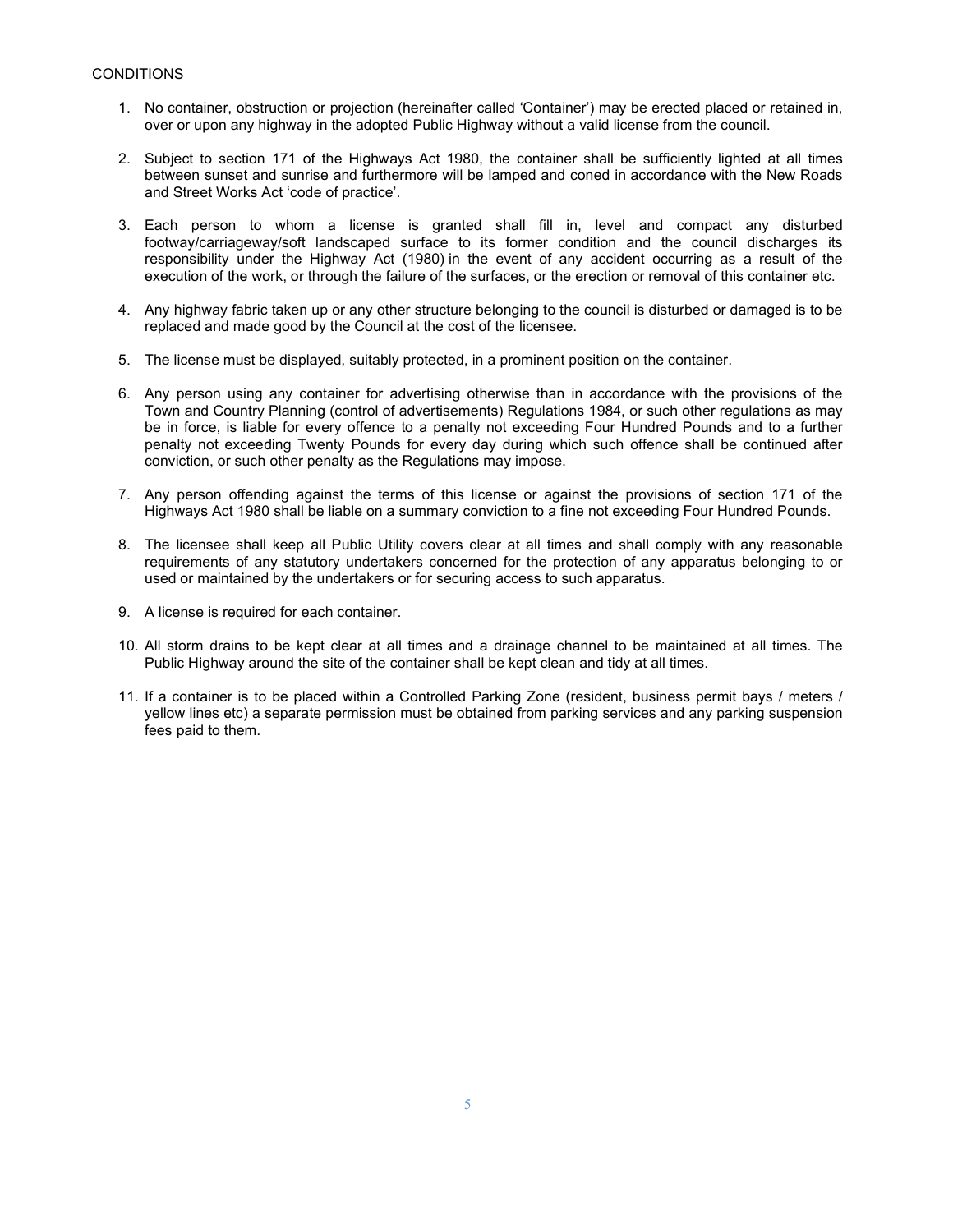#### Part 4 - CHARGES

In accordance with the provisions of the Local Government (Transport Charges) Regulations 1998 this Council charges are set as follows:

Determination of a Container License application for the placement of a skip on the highway is currently £255includes £55 inspection fee, which if granted is valid for each calendar month. Applicants should note that if an extension to permission is required, an application renewal must be received at least 1 full clear working day prior to the expiry of the original permit.

Please note the fee is non-refundable once the application has been approved.

Mae'r ffurflen hon ar gael yn Gymraeg, ffrormatau eraill ar gael ar gais / This form is available in Welsh, other formats available on request